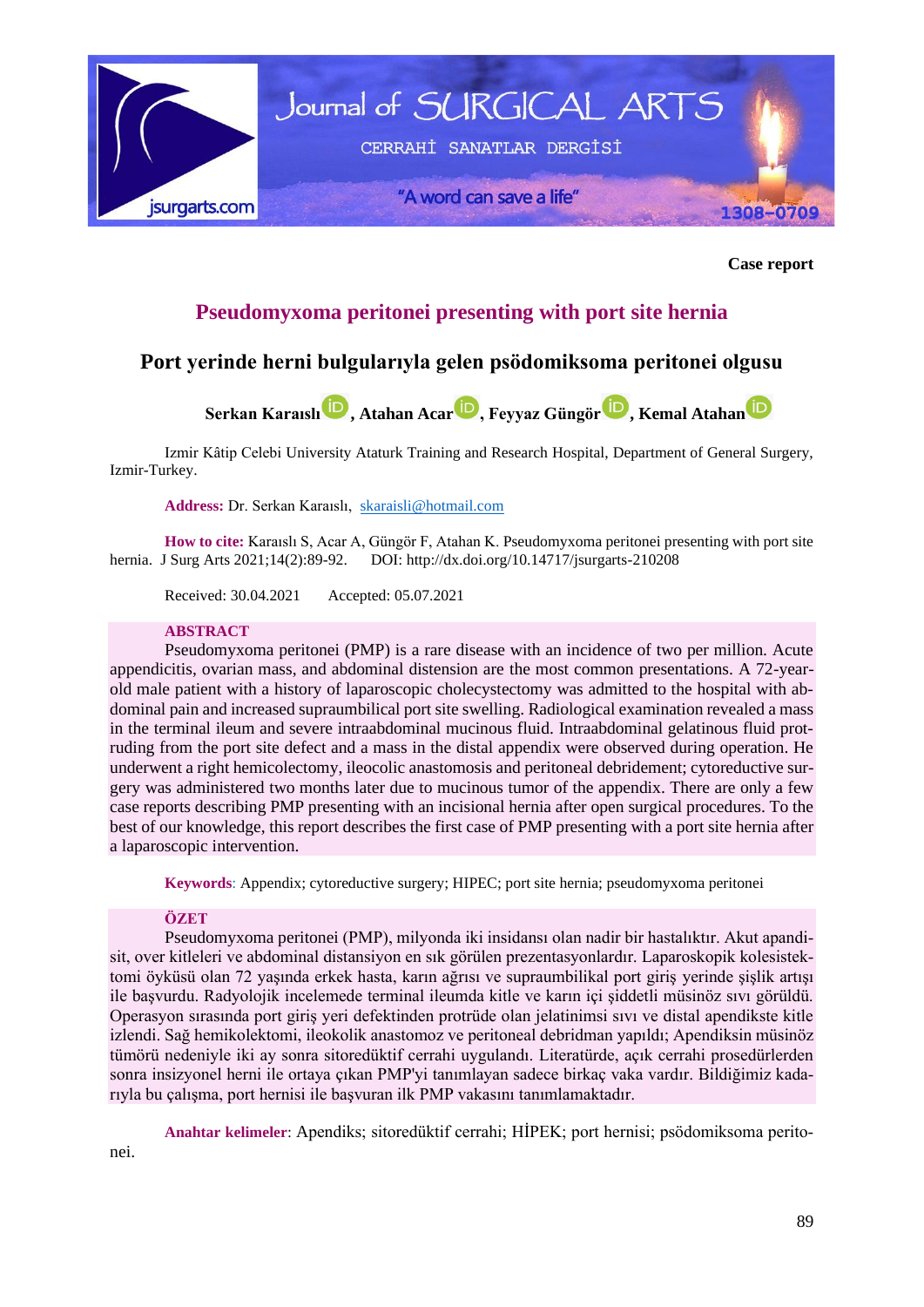## **INTRODUCTION**

Pseudomyxoma peritonei (PMP) is a rare disease characterized by accumulation of mucinous fluid in the peritoneal cavity. Incidence is thought to be two per million (1). It mostly originates from appendicular mucocele or mucinous ovarian tumor. Mucinous cystadenoma starts with transformation of the goblet cells of the appendix vermiformis and continues with accumulation of mucinous fluid. Increasing pressure may cause perforation of the appendix and subsequent dissemination of the fluid in the peritoneal cavity. Acute appendicitis, ovarian mass, and abdominal distension are the most common presentations of PMP. New onset hernia is the first presentation in 14% of the patients (2). Cases of PMP presenting with predominantly inguinal, and umbilical, but rarely incisional hernia have been reported in the literature (1, 3). Herein, we aimed to present the diagnosis and treatment process of a patient presented with laparoscopic port site hernia and diagnosed with PMP secondary to mucinous tumor of the appendix. To the best of our knowledge, PMP presenting with a port site hernia has not been described before.

## **CASE**

A 72-year-old male patient was admitted to the outpatient clinic with complaints of colicky abdominal pain and increased periumbilical swelling for two months. His medical history included type 2 diabetes mellitus, hypertension and also a laparoscopic cholecystectomy performed 10 years ago. Physical examination revealed abdominal distention, periumbilical protrusion and abdominal tenderness in the right lower quadrant. Laboratory parameters were within normal limits. Port site hernia was thought as an initial diagnosis, because file of previous operation revealed that supraumbilical 10 mm port defect was not sutured at the end of previous operation. Hernia was irreducible. Superficial soft tissue ultrasound revealed a 1.3 cm facial defect with gelatinous content near umbilicus. Computed tomography (CT) showed a multiloculated cystic mass located in the terminal ileum with a size of 19x13x16 cm, and generalized intraabdominal fluid which herniated to the subcutaneous tissue at the supraumbilical port site (Figure 1). Laparotomy was planned with a prediagnosis of intraabdominal mass, possibly PMP (Figure 2a). In the intraoperative examination, it was observed that there was generalized intraabdominal gelatinous fluid which protruding from the port site defect (Figure 2b) and a mass of 6x5x4 cm was detected in the distal part of the appendix (Figure 2c). Frozen section analysis of the fluid sample was reported as mucinous fluid suggesting PMP. A right hemicolectomy, ileocolic anastomosis and peritoneal debridement were performed (Figure 2d). The patient was discharged uneventfully on the sixth postoperative day. Pathological examination confirmed low-grade mucinous tumor of the appendix and PMP. The patient was referred to another hospital and he underwent complete CRS and hyperthermic intraperitoneal chemotherapy (HIPEC) two months after the first operation and had remained well during 3-year follow-up period. Written informed consent was obtained from the patient who participated in this study.



**Figure 1:** Axial (left) and coronal (right) sections of computed tomography revealing intraabdominal mucinous fluid. In Figure 1a, note that fluid is protruding through fascial defect.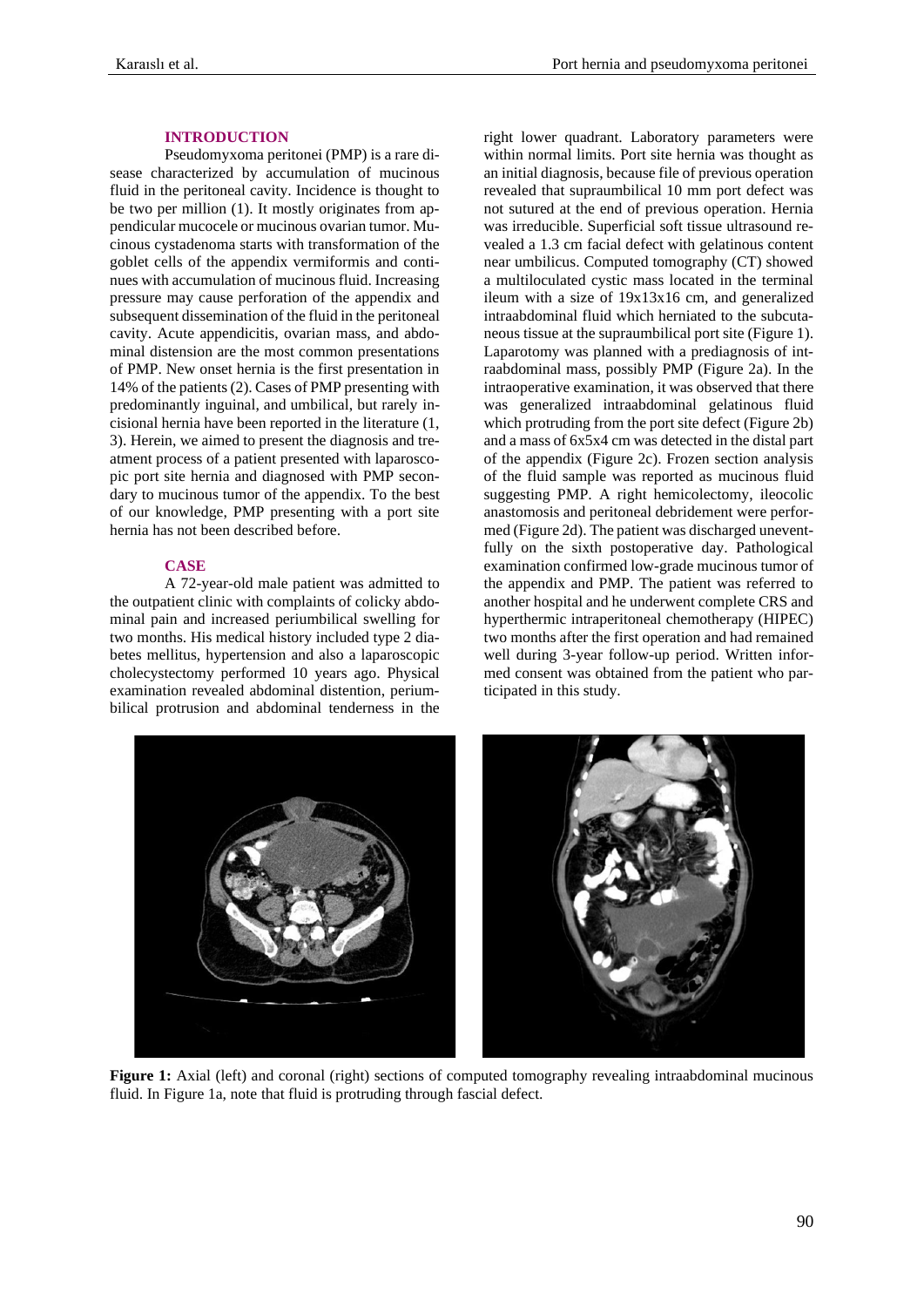

**Figure 2:** First row, Left: Laparatomy incision and protruding navel. Right: Intraoperative examination. Generalized intraabdominal gelatinous fluid is seen. Second row, Left: A 6x5x4 cm yellowish gelatinous tumor in the distal part of appendix. Right: Macroscopic view of resected specimen (after appendix was discreted).

## **DISCUSSION**

PMP causes accumulation of mucinous fluid in high quantity in the peritoneal cavity. Increased abdominal pressure secondary to accumulation of the mucinous fluid is thought to force the previous incision or abdominal fascial defects and cause herniation of the mucinous fluid or intraabdominal organs (3). In the presented patient, laparoscopic port site had not be closed during laparoscopic cholecystectomy and 10 years later high intraabdominal pressure resulted in mucinous fluid to pass through fascial defect and accumulate in subcutaneous tissue. Consequently, patient was admitted to the hospital with a complaint of periumbilical swelling.

Diagnosis of PMP is challenging due to its rarity and occurring with different clinical presentations. Common symptoms such as abdominal pain, abdominal distension, and new onset hernia may be mostly evaluated as results of more familiar and more common diseases. Radiological screening can draw attention to suspicion of PMP.

CT was reported to be the most important diagnostic tool. Approximately 50% of the patients were diagnosed by the help of CT abnormalities, especially in patients with suspicious symptoms or abdominal distension. On the other hand, one out of five patients were diagnosed during urgent surgery performed due to acute abdomen or on postoperative histopathological examination, while 5% of patients were diagnosed during investigation of a new onset hernia (4). Percutaneous biopsy is mostly nondiagnostic, because biopsy specimen consists of only acellular mucin. Presence of acellular mucin in biopsy specimen may be associated with PMP (1).

CRS and HIPEC are accepted to be gold standard treatment option and have improved the overall and disease-free survival of PMP patients significantly (1). In a multicentre study by Chua et al. (5), the overall 5-year, 10-year and 15-year survival rates of the patients underwent CRS and HIPEC were reported to be 74%, 63% and 59%, respectively. This procedure involves high mortality and morbidity rates with a post-operative mortality rate reaching up to 2% and major complication rate reaching up to 24%.

Neoadjuvant chemotherapy is not recommended due to absence of impact on survival.